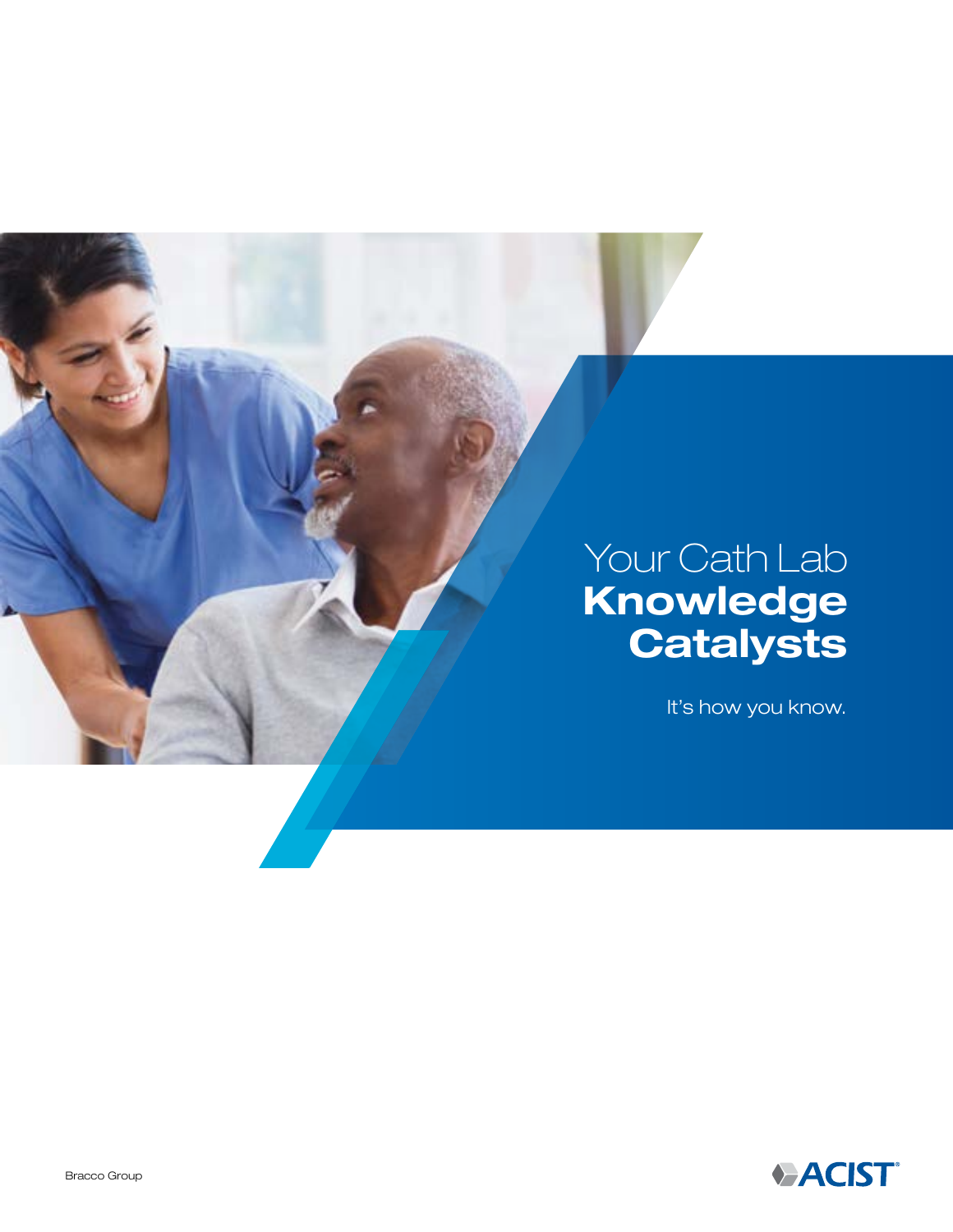ACIST informs interventional decisions during peripheral, cardiovascular disease and structural heart procedures.

Physicians worldwide rely on our diagnostic technologies to give them the power to visualize, assess and inform patient treatment. Economic decision-makers appreciate our ability to demonstrate the value of therapeutic intervention.

From helping to reduce and track contrast delivery<sup>1</sup>, to enabling physicians to use their 0.014" guidewire of choice, to optimized imaging.2

> How much contrast have I delivered?



Is an intervention needed?

**ACIST HDi**<sup>®</sup>

![](_page_1_Picture_11.jpeg)

Have I optimized my intervention?

ACIST. It's how you know.

### ACIST gives you the power to make those critical decisions.

**Press Record to Start** 

ACIST RXF

Pd/Pa 0.89

Beyond their clinical effectiveness, our diagnostics also validate the appropriateness of therapeutic intervention to improve patient outcomes.

# *VACIST*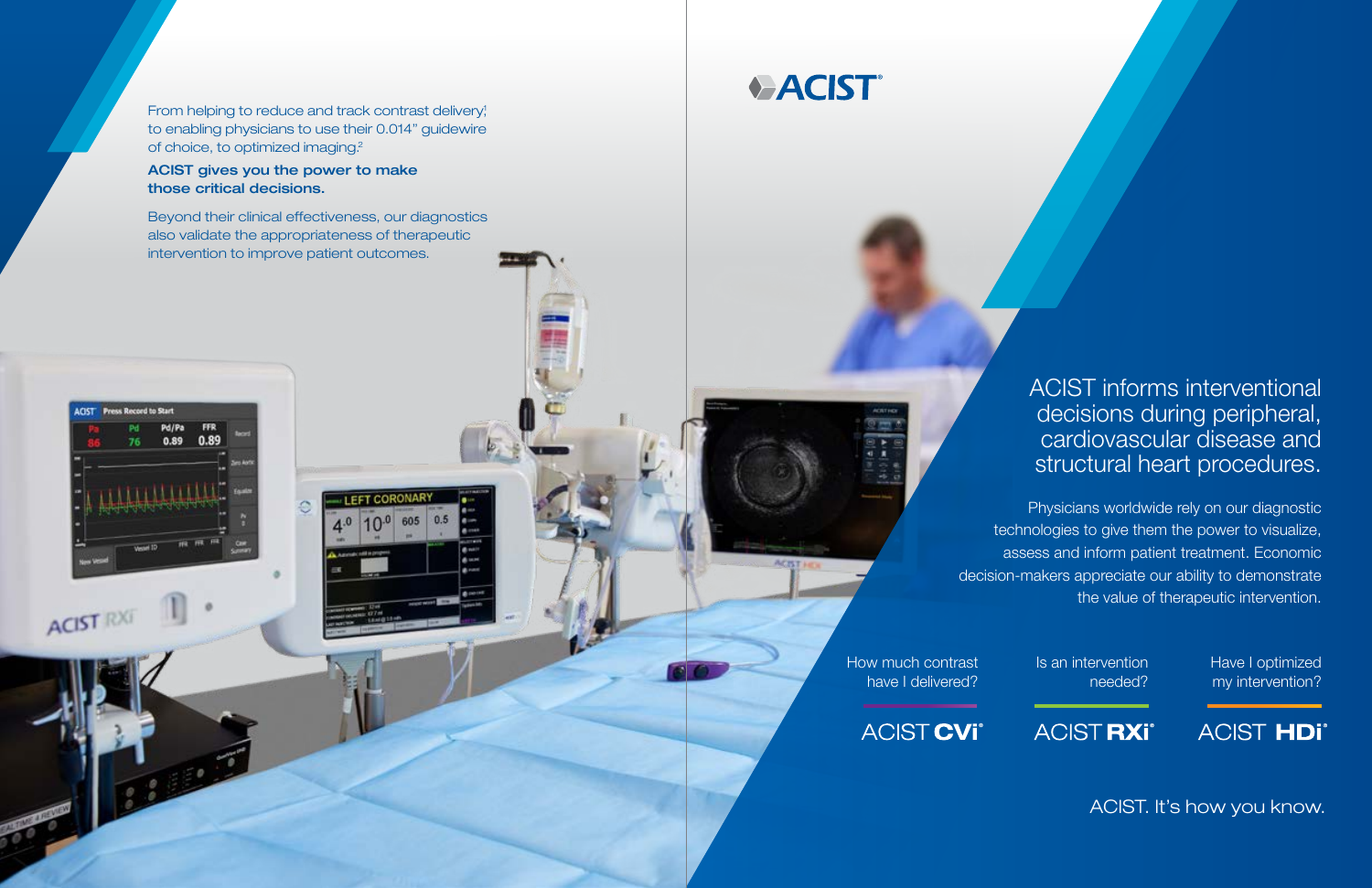**LumenView** ™ For a better defined lumen border visualization\* For a softer gray scale

![](_page_2_Picture_42.jpeg)

SilkView ™

**ClassicView** ™ Utilizes blood speckle to define the intravascular space\*

and more defined plaque visualization\*

### Efficiently assess, and confirm coronary artery disease, even in the most complex cases

RXi and the ultra-thin Navvus ®II MicroCatheter provides you with the power to simplify assessment of complex coronary artery disease using your 0.014"guidewire of choice.

QFR ® is Medis' proprietary solution delivering image-based functional assessment of coronary obstructions from standard coronary angiograms.

### The system of choice for optimized imaging in percutaneous coronary and peripheral interventions

ACIST HDi with advanced imaging modes provides a better defined IVUS image for pre procedural planning and post procedural assessment.2

- Up to 30% reduction in CI-AKI vs. manual injection<sup>1,2</sup>
- 49.4% of Interventional Cardiologists have experienced at least one orthopedic injury. 3 CVi may reduce repetitive stress injuries that can be caused by manual contrast injection.
- Average CI-AKI cost to the hospital: \$9,448<sup>4</sup>
- Up to 50% reduction in clinician radiation exposure by stepping back.<sup>5</sup>
- Average 5 min faster per procedure, which may allow for additional procedures to be performed in a day 6

## Increase safety and operational efficiency

ACIST CVi delivers the power to reduce delivered contrast, minimizing the risk of contrast-induced acute kidney injury (CI-AKI).\*

ACIST AT X65 provides a more defined hemodynamic signal, without using a hand manifold.

- $\bullet$  13% reduced lesion entry profile<sup>7,8</sup> to streamline contouring in allowing navigation of complex diseases.
- 28% improved flexibility<sup>9</sup>
- Maximize control by enabling you to use the 0.014" guidewire of choice to maintain wire position
- Consistent and reliable<sup>10</sup> fiber optic technology may be less susceptible to clinically significant drift compared to traditional pressure wire.\*

#### CVi

ACIST is **YOUR** diagnostic partner providing you clinical and economic value every day.

![](_page_2_Picture_4.jpeg)

![](_page_2_Picture_5.jpeg)

**ACTST** 

![](_page_2_Picture_7.jpeg)

**ACIST CVi**<sup>®</sup>

From helping to reduce and track contrast delivery<sup>1</sup>, to enabling physicians to use their 0.014" guidewire of choice, to optimized imaging.2

#### CVi Consumable Kits

• High-speed pullback –  $10x$  faster pullback; 90%-time reduction<sup>12</sup> • Better visualization of media with 60 MHz IVUS than OCT for

ATX and ATP Simplicity Sets • ATX and ATP Pressure Monitoring Sets Multi-use Syringe • Automated Manifold • Single-Use Syringe

## **ACIST RXi**<sup>®</sup> Rapid Exchange FFR System

![](_page_2_Picture_22.jpeg)

![](_page_2_Picture_23.jpeg)

#### ACIST NavvusII Rapid Exchange FFR MicroCatheter

 $\bullet$  Improved deliverability<sup>11</sup> and optimized imaging<sup>2</sup> with the offset distal tip • Interactive compact HDi console with touch screen for rapid analysis • IVUS-guided PCI was significantly associated with lower risk of death,

myocardial infarction, revascularization, and stent thrombosis<sup>14</sup> • IVUS is less expensive and more effective than angiography in

Medis **QFR**® Quantitative Flow Ratio

#### RXi System

- Requires zeroing only once, at initial install, when in stationary mode
- Ready when you are, displaying patient's aortic pressure

\* Difference did not reach statistical significance in clinical trial

### Clinical and Economic Value

\*When compared to manual injection of contrast media: 22% reduction in contrast use without compromising image quality 1

\*Data on file - TR-07057 – Internal Testing

#### ACIST gives you the power to make those critical decisions.

**ACIST** Press Record to Start

**ACIST RXT** 

Pd/Pa

76 0.89 0.89

**FFR** 

Beyond their clinical effectiveness, our diagnostics also validate the appropriateness of therapeutic intervention to improve patient outcomes.

LEFT CORONARY

HDi High-Definition IVUS System with Extended Field of View Kodama IVUS Catheter

optimizing stent sizing<sup>13</sup>

and small footprint

74% of the time $^{\scriptscriptstyle 13}$ 

71% of PCI procedures<sup>15</sup>

• 0.014" guidewire compatible; 20 mm max imaging diameter

IVUS Benefits

![](_page_2_Picture_40.jpeg)

• IVUS use changed the treatment strategy during the procedure